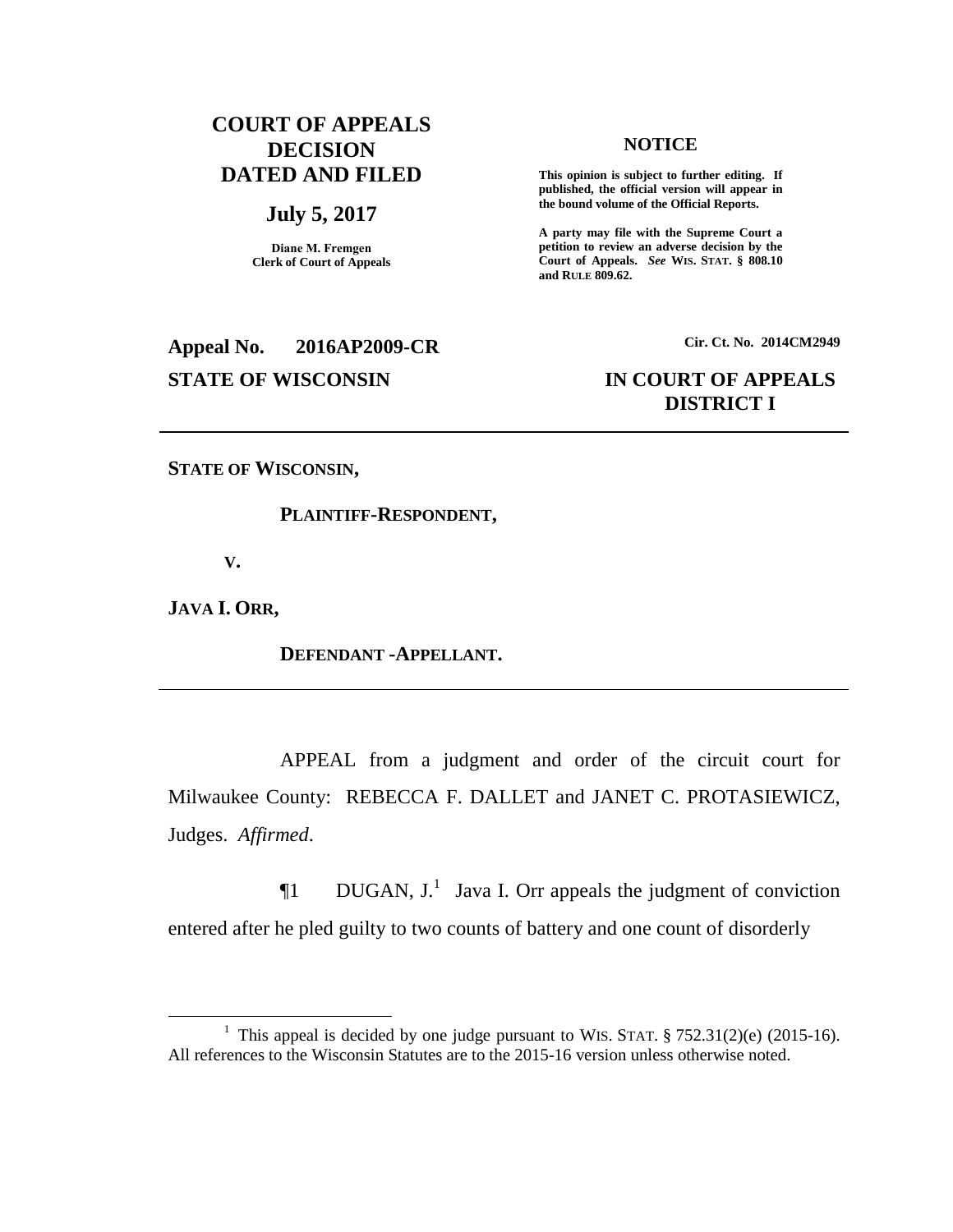conduct. He also appeals the order denying his postconviction motion.<sup>2</sup>

¶2 At sentencing in this case, the trial court gave Orr accrued sentence credit, although the trial court was aware that Orr faced revocation proceedings in two cases (the "revocation cases"). The Wisconsin Department of Corrections (DOC) subsequently informed the trial court that it applied most of that sentence credit in Orr's revocation cases. As a result, the postconviction court reduced Orr's sentence credit to eliminate the duplication. By a postconviction motion, Orr raised various issues pertaining to the sentence credit reduction. After holding an evidentiary hearing, the motion was denied.

¶3 On appeal, Orr contends that: (1) he should have been permitted to withdraw his guilty pleas on the ground that trial counsel provided incorrect information regarding sentence credit that induced Orr to plead guilty and thereby rendered ineffective assistance; (2) the amount of sentencing credit applied in the revocation cases is a new factor justifying modification of his sentence; and (3) he was sentenced based on inaccurate information regarding the amount of sentence credit and should have been resentenced. We disagree and, therefore, affirm the judgment and the denial of Orr's postconviction motion.

#### **BACKGROUND**

¶4 The court begins by providing some background facts. Additional facts are provided in the discussion portion of this opinion.

 $\overline{a}$ 

 $2^2$  The Honorable Rebecca Dallet presided over the criminal case. As the successor to Judge Dallet's misdemeanor calendar, the Honorable Janet Protasiewicz entered the amended judgment and presided over the postconviction motion proceedings including entering the order denying the postconviction motion. For clarity, the court refers to Judge Dallet as the trial court and Judge Protasiewicz as the postconviction court.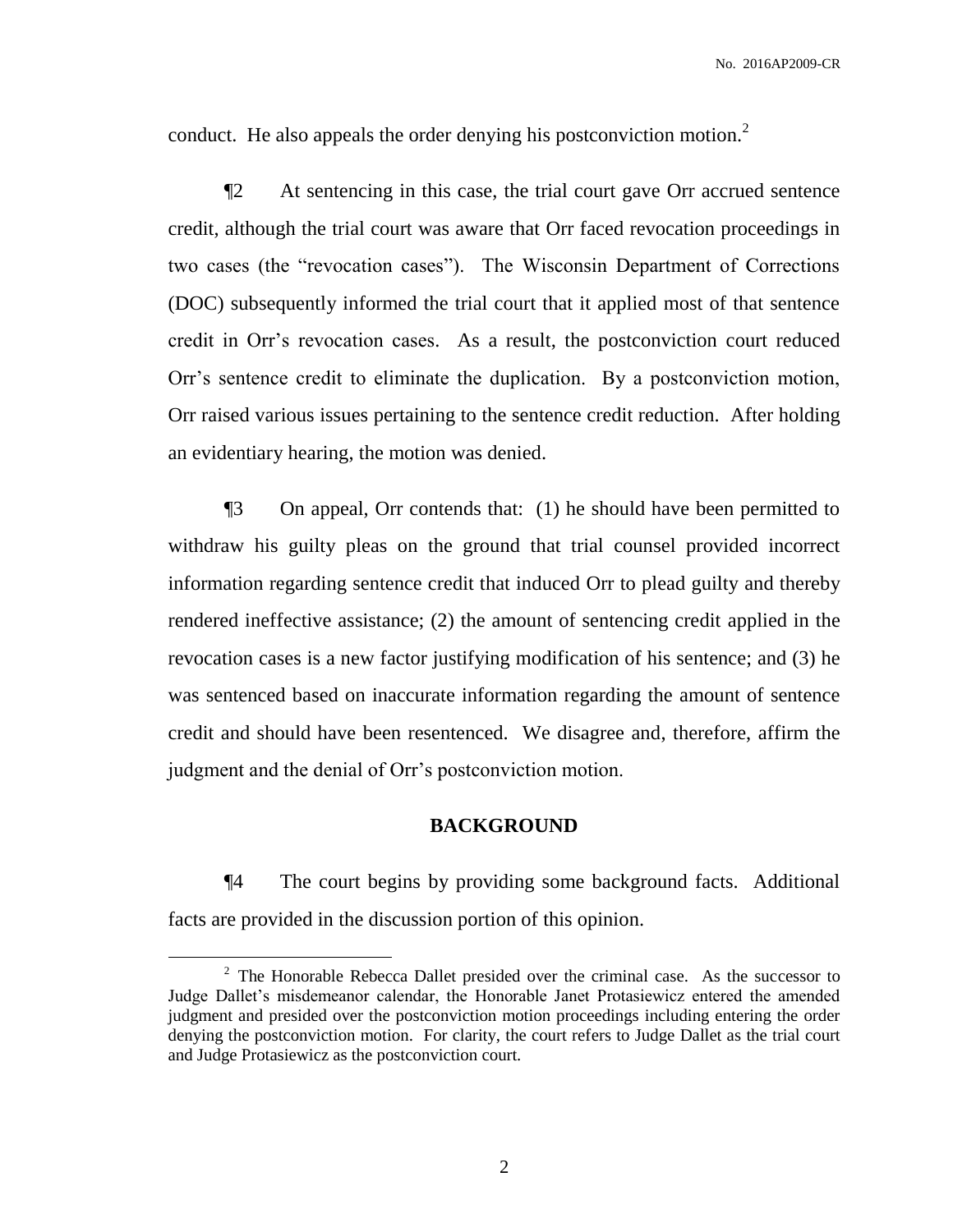#### **The Charges**

¶5 In a July 28, 2014 complaint, Orr was charged in Milwaukee County case number 2014CM2949 (the "2014 case") with battery (count one) and disorderly conduct (count two). He was also charged in a complaint dated January 26, 2015, in Milwaukee County case number 2015CF431 (the "2015 case") with intimidation of a witness in furtherance of a conspiracy (count one) and intimidation of a witness (counts two and three).

#### **Trial Proceedings**

¶6 The morning of the scheduled jury trial of the 2014 and 2015 cases, the State advised the trial court that it intended to proceed in the 2014 case on both the battery (count one) and disorderly conduct (count two) charges and on the 2015 case only proceed on the intimidation of a witness (count two) charge.<sup>3</sup> The parties also advised the trial court that the State had offered to resolve the case if Orr pled guilty to one count of disorderly conduct, a class B misdemeanor. The trial court asked whether that offer would result in a time-served disposition. Trial counsel explained that "[Orr] faces revocation for about three and a half years, two and a half with the time he spent in. So that's what the issue is." The jury was then selected, and after opening statements, the jury was excused until the next morning.

 $\overline{a}$ 

 $3$  Count three in the 2015 case had previously been dismissed.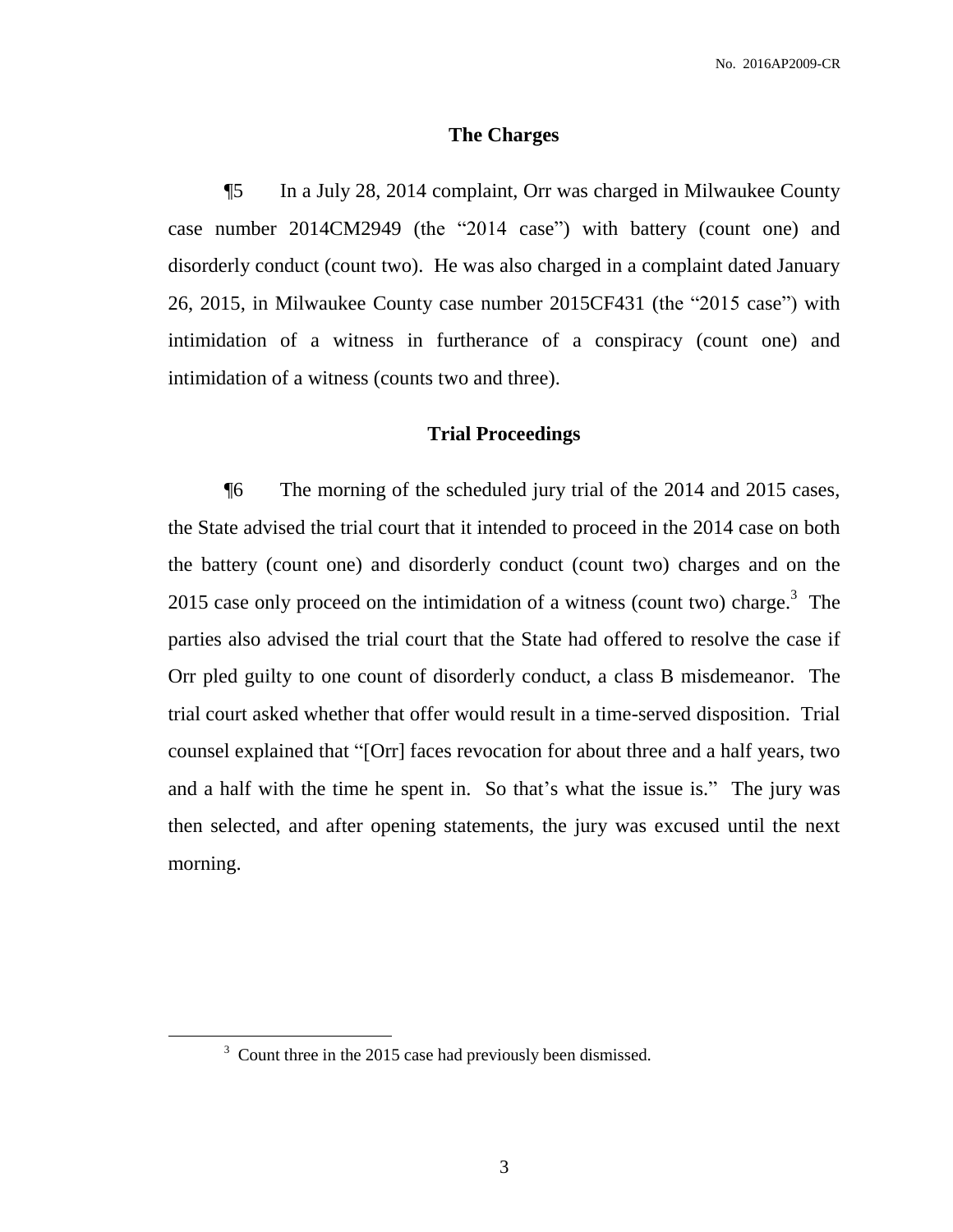#### **Plea and Sentencing**

¶7 The following morning, prior to the jury's return to the courtroom, the State advised the trial court that Orr had been calling the victim and witnesses from the jail. The State had located sixty-three calls that Orr made from the jail to the victim and others, including his daughters. Trial counsel stated that he had just learned about the calls. The trial court recessed to give the parties time to talk.

¶8 After the recess, the parties submitted a plea questionnaire to resolve the case and the trial court returned on the record. The State summarized the negotiations as follows:

> In [the 2014 case], [the State] would move the [c]ourt to amend the [c]riminal [c]omplaint, adding one additional count for misdemeanor battery …. [Orr] will enter guilty pleas to all of the three charged offenses as amended in [the 2014 case]. The sole count remaining in [the 2015 case] will be dismissed.

> As discussed earlier on the record, there are a number of jail phone calls that we learned of late yesterday afternoon, and [the State had] agreed to treat those calls as uncharged read-ins.

. . . .

The State at sentencing will also recommend House of Correction, length to the [c]ourt.

¶9 The trial court then summarized the plea negotiations and asked Orr

if that was his understanding:

That is your understanding, [Orr], that you're going to enter pleas of guilty to [c]ounts [one], [two], and [three] as amended in [the 2014 case]. The [2015] case is being dismissed, that the State is agreeing not to charge calls made by you from the jail from July 19, 2014, to July 14, 2015, and that the State is recommending House of Correction, time up to the [c]ourt, with the defense free to argue.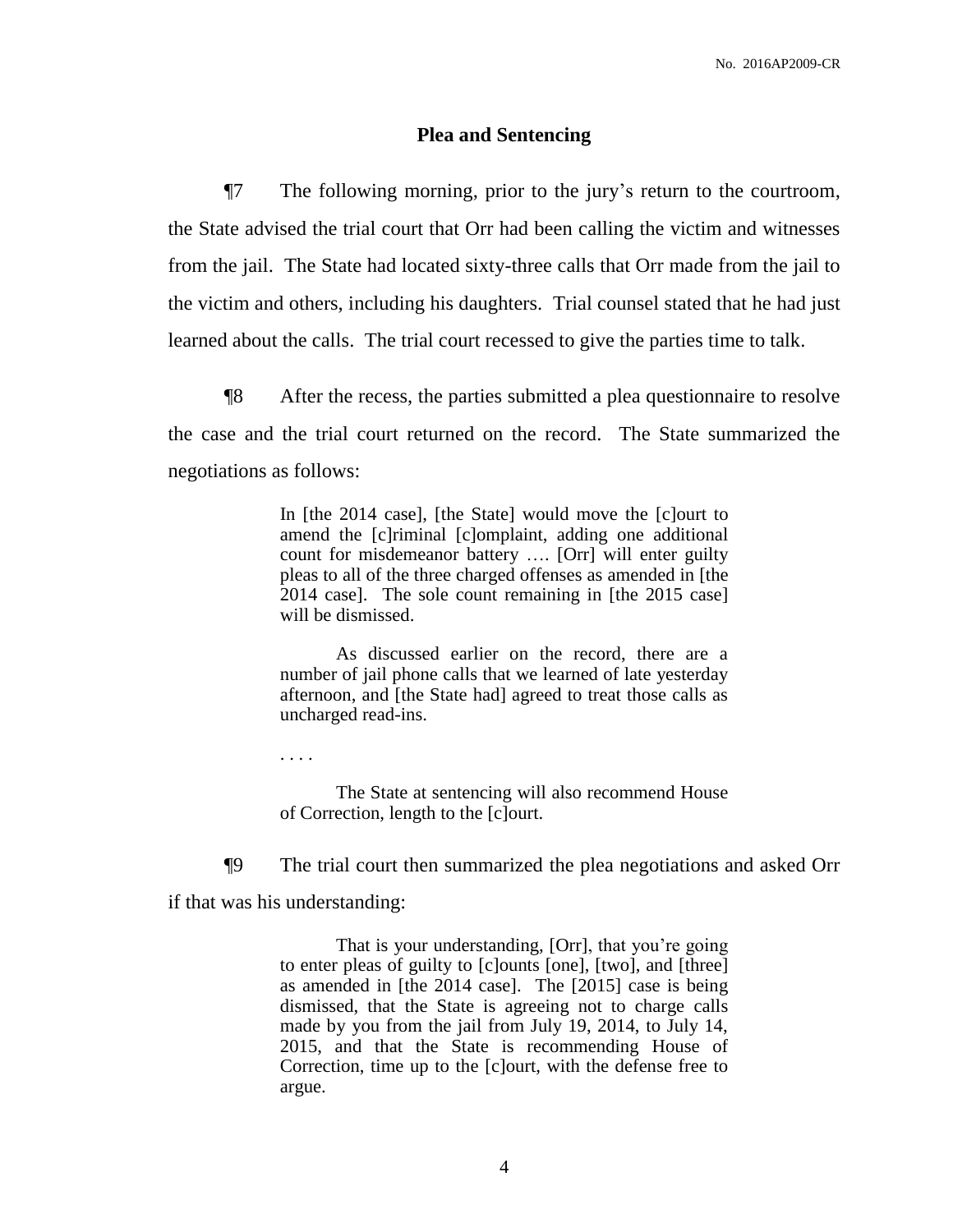Orr responded saying that was his understanding. The trial court took Orr's guilty pleas based upon the negotiations and continued to sentencing.

¶10 During sentencing, trial counsel told the trial court that Orr accepted responsibility in light of the new information that was discovered after the trial commenced. Trial counsel also advised the trial court that Orr had 352 days of sentence credit for the time he had been held in custody for this case. Additionally, trial counsel told the trial court that "there's a high probability now that [Orr's] going to get revoked. He has three years and six months potentially that he could get revoked for." Further, trial counsel stated that Orr's "number one goal" was the welfare of his daughters and that "[o]ne of the very big reasons that we did not proceed with the trial [was] that we did not want to have … to go through putting them through this."

¶11 Trial counsel concluded his sentencing arguments by stating that Orr had spent a lot of time in custody for this case "and the more serious effects of this are going to be what comes from the revocation, in my opinion."

¶12 In his sentencing remarks, Orr stated that "[a]s far as *my number one reason for not even going through with this process is* because I didn't want to put *my children*—my children mean everything to me[.]" (Emphasis added).

¶13 During the sentencing hearing, the trial court wanted to clarify the status and effect of the revocation Orr was facing. The trial court confirmed on the record with trial counsel that if Orr was revoked in the revocation cases, Orr was facing three and a half years, but he had credit for one.

¶14 Then, the trial court wanted to hear from Orr's DOC agent about the status and effect of the revocation Orr was facing. The agent explained that "[s]o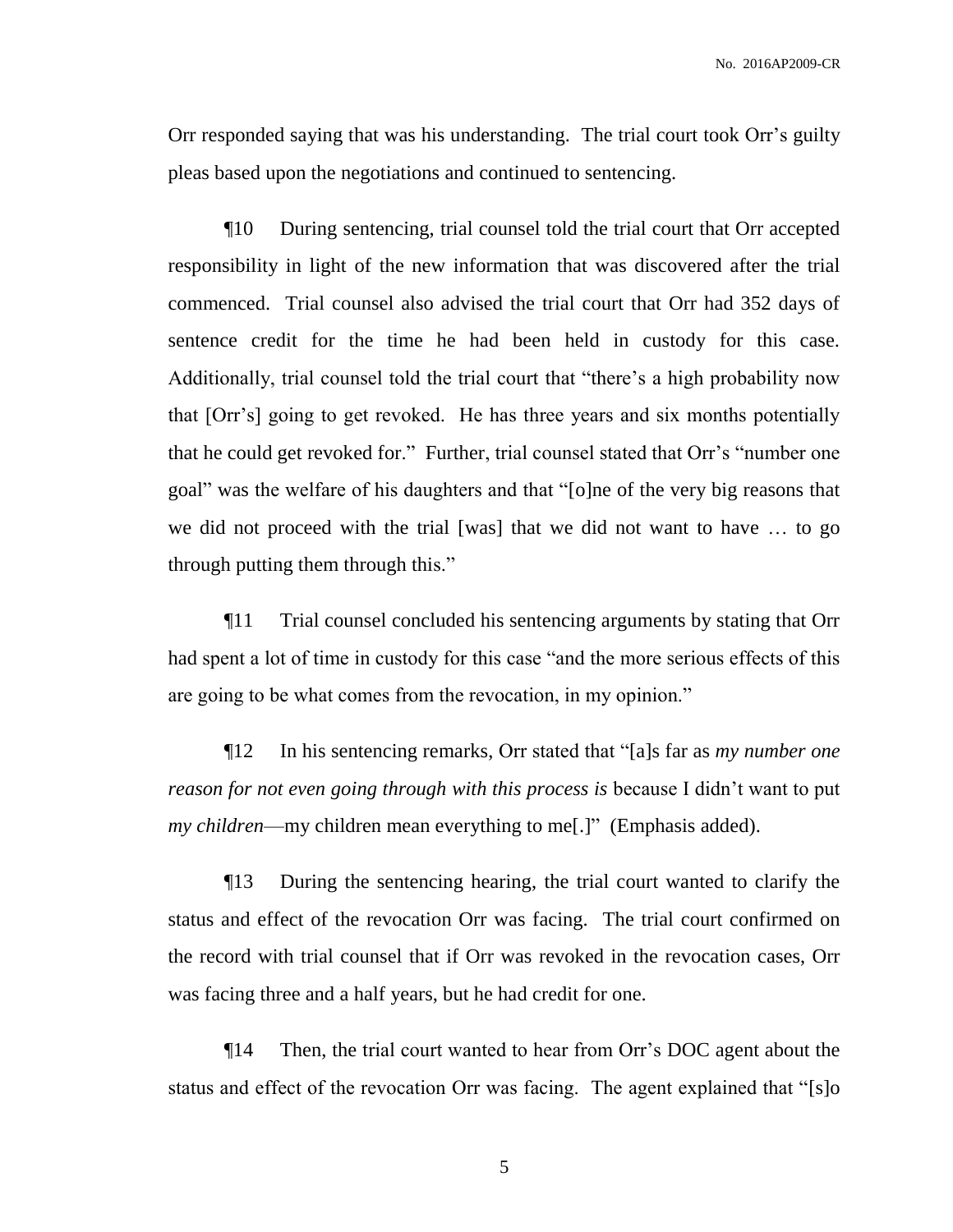for the felony case from Washington County, [Orr's] looking at three years, six months, and six days; and on the 2012 CM case from Milwaukee County, it's three months, seven days." Addressing the issue of sentence credit the trial court then asked, "[a]nd if I give him credit for this, then it would be separate time? Or do they run those concurrent over—the revocations?" The agent responded, "I think it depends on if you say it's concurrent or consecutive."

¶15 After stating its reasons for sentencing on the record, the trial court sentenced Orr as follows:

> [O]n [c]ount [one], I'm going to impose nine months in the House of Correction. I'll give you credit for nine months. On [c]ount [two], I'm imposing [ninety] days. I'll give you credit for [ninety] days. And for [c]ount [three], I'm imposing six months; and I'll give you whatever—I don't think there's anything left.

The trial court then adjusted the sentence stating:

 $\overline{a}$ 

All right. So 270 days credit on [c]ount [one]. That leaves [eighty-two] days—right—on the rest? So [eightytwo] days towards the [ninety] on [c]ount [two] and six months on [c]ount [three]. *They're all consecutive*.

(Emphasis added). The judgment of conviction was entered on July 15, 2015.

## **Revocation**

¶16 Orr was subsequently revoked in the revocation cases and DOC applied 348 of the 352 days of sentence credit toward the revocation cases.<sup>4</sup>

¶17 In March 2016, the DOC sent a letter to the trial court explaining that because the sentence in this case was made consecutive to the sentences in the

<sup>&</sup>lt;sup>4</sup> Only 348 days of the 352 days sentence credit constituted duplicate credit.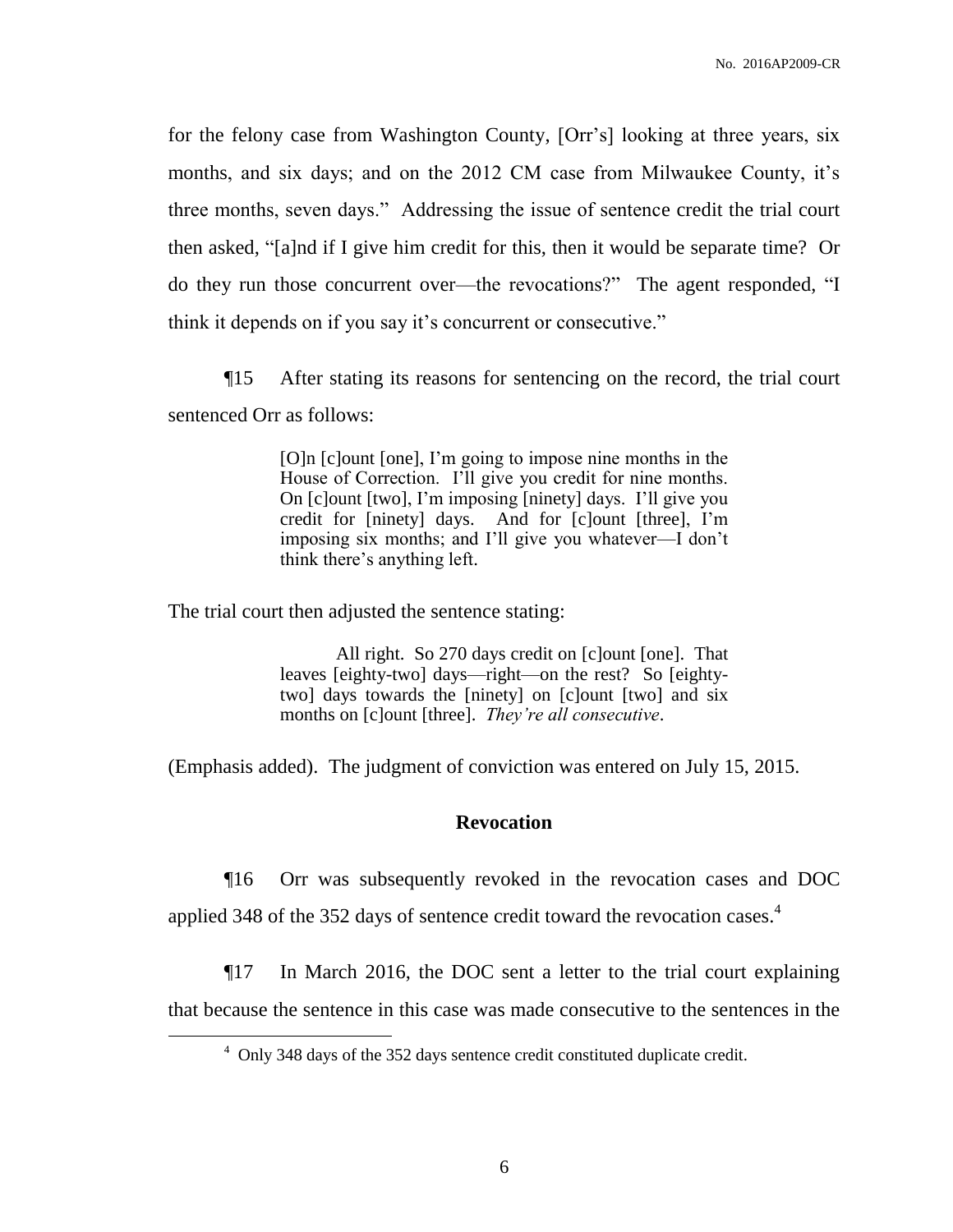revocation cases, granting credit in this case would duplicate the credit granted in the revocation cases which is not permitted pursuant to *State v. Boettcher*, 144 Wis. 2d 86, 423 N.W.2d 533 (1988).

## **Postconviction Proceedings**

¶18 In response to DOC's letter, the postconviction court issued an order amending the judgment of conviction by reducing the sentence credit in this case to four days on count one and zero days on counts two and three.

¶19 Orr filed a postconviction motion. After holding an evidentiary hearing at which trial counsel and Orr testified, the postconviction court rendered an oral decision denying Orr's postconviction motion. This appeal followed.

## **DISCUSSION**

- **I. Orr has not Established a Basis to Withdraw his Plea: Trial Counsel did not give Orr Incorrect Information that Induced Orr to Enter his Pleas.** 
	- **A. Standards for Plea Withdrawal and for Ineffective Assistance of Counsel Claims.**
- ¶20 In *[State v. Shata](https://1.next.westlaw.com/Document/If022dad3265111e590d4edf60ce7d742/View/FullText.html?originationContext=docHeader&contextData=(sc.UserEnteredCitation)&transitionType=Document&needToInjectTerms=False&userEnteredCitation=364+Wis.+2d+63&docSource=99d6b05283924d34b07a168688087c76)*, the Supreme Court summarized the standards to be

applied for a plea withdrawal:

In general a circuit court should freely allow a defendant to withdraw his plea *prior to sentencing* for any fair and just reason, unless the prosecution [would] be substantially prejudiced. In contrast, the general rule [is] that a defendant seeking to withdraw a guilty or no contest plea *after sentencing* must prove manifest injustice by clear and convincing evidence.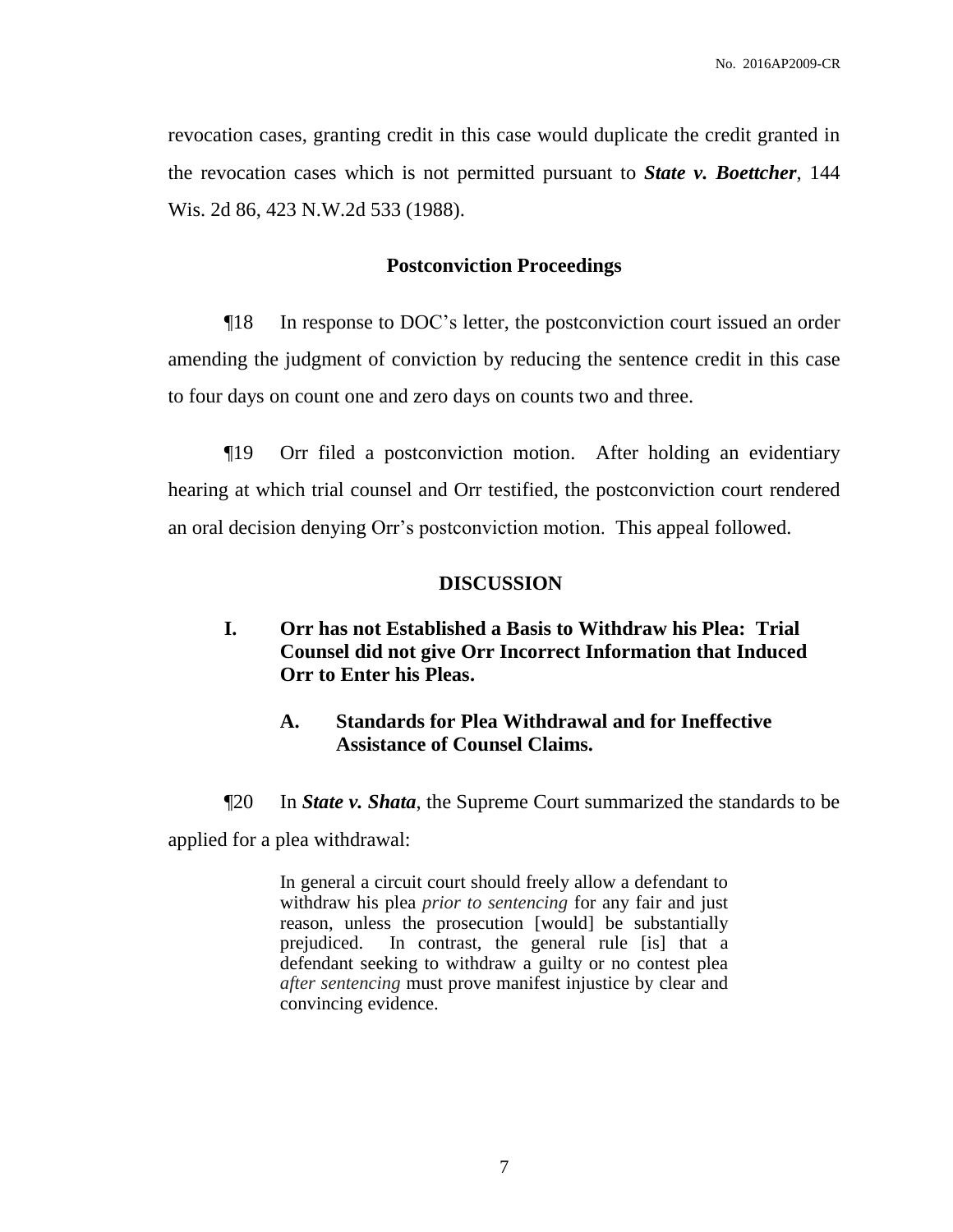*Id.*, 2015 WI 74, 129, 364 Wis. 2d 63, 868 N.W.2d 93 (emphasis in original; citations and internal quotes omitted). "Ineffective assistance of counsel is one type of manifest injustice." *Id.* (citation omitted).

¶21 "Both the United States Constitution and the Wisconsin Constitution guarantee criminal defendants the right to counsel." *State v. Carter*, [2010 WI 40,](https://1.next.westlaw.com/Link/Document/FullText?findType=Y&serNum=2022129798&pubNum=0000595&originatingDoc=If022dad3265111e590d4edf60ce7d742&refType=RP&originationContext=document&transitionType=DocumentItem&contextData=(sc.UserEnteredCitation)) ¶20, 324 Wis. 2d 640, [782 N.W.2d 695](https://1.next.westlaw.com/Link/Document/FullText?findType=Y&serNum=2022129798&pubNum=0000595&originatingDoc=If022dad3265111e590d4edf60ce7d742&refType=RP&originationContext=document&transitionType=DocumentItem&contextData=(sc.UserEnteredCitation)) (citing [U.S. CONST. amend. VI;](https://1.next.westlaw.com/Link/Document/FullText?findType=L&pubNum=1000583&cite=USCOAMENDVI&originatingDoc=If022dad3265111e590d4edf60ce7d742&refType=LQ&originationContext=document&transitionType=DocumentItem&contextData=(sc.UserEnteredCitation)) [WIS.](https://1.next.westlaw.com/Link/Document/FullText?findType=L&pubNum=1000757&cite=WICNART1S7&originatingDoc=If022dad3265111e590d4edf60ce7d742&refType=LQ&originationContext=document&transitionType=DocumentItem&contextData=(sc.UserEnteredCitation))  CONST. [art. I, §7\)](https://1.next.westlaw.com/Link/Document/FullText?findType=L&pubNum=1000757&cite=WICNART1S7&originatingDoc=If022dad3265111e590d4edf60ce7d742&refType=LQ&originationContext=document&transitionType=DocumentItem&contextData=(sc.UserEnteredCitation)). "The United States Supreme Court has recognized that 'the right to counsel is the right to the effective assistance of counsel.'" *Carter*, 324 Wis. 2d 640, ¶20 (quoting *Strickland v. Washington*, [466 U.S. 668, 686 \(1984\)\)](https://1.next.westlaw.com/Link/Document/FullText?findType=Y&serNum=1984123336&pubNum=0000708&originatingDoc=If022dad3265111e590d4edf60ce7d742&refType=RP&originationContext=document&transitionType=DocumentItem&contextData=(sc.UserEnteredCitation)) (one set of quotation marks omitted).

¶22 "Whether a convicted defendant received ineffective assistance of counsel is a two-part inquiry. First, the defendant must prove that counsel's performance was deficient. Second, if counsel's performance was deficient, the defendant must prove that the deficiency prejudiced the defense." *Carter*, 324 Wis. 2d 640,  $\llbracket 21 \rbracket$  (internal citations omitted). To succeed on a claim of ineffective assistance of counsel, a defendant must prove both deficient performance and prejudice. *Id.* If a defendant fails to prove deficient performance, a reviewing court need not consider whether the defendant was prejudiced. *Id.*, ¶36; *State v. Franklin*, 2001 WI 104, ¶13, 245 Wis. 2d 582, 629 N.W.2d 289.

¶23 In *Shata*, the court explained that:

A claim of ineffective assistance of counsel is a mixed question of fact and law. We will uphold the circuit court's findings of fact unless they are clearly erroneous. Findings of fact include the circumstances of the case and the counsel's conduct and strategy. Moreover, this court will not exclude the circuit court's articulated assessments of credibility and demeanor, unless they are clearly erroneous. However, the ultimate determination of whether counsel's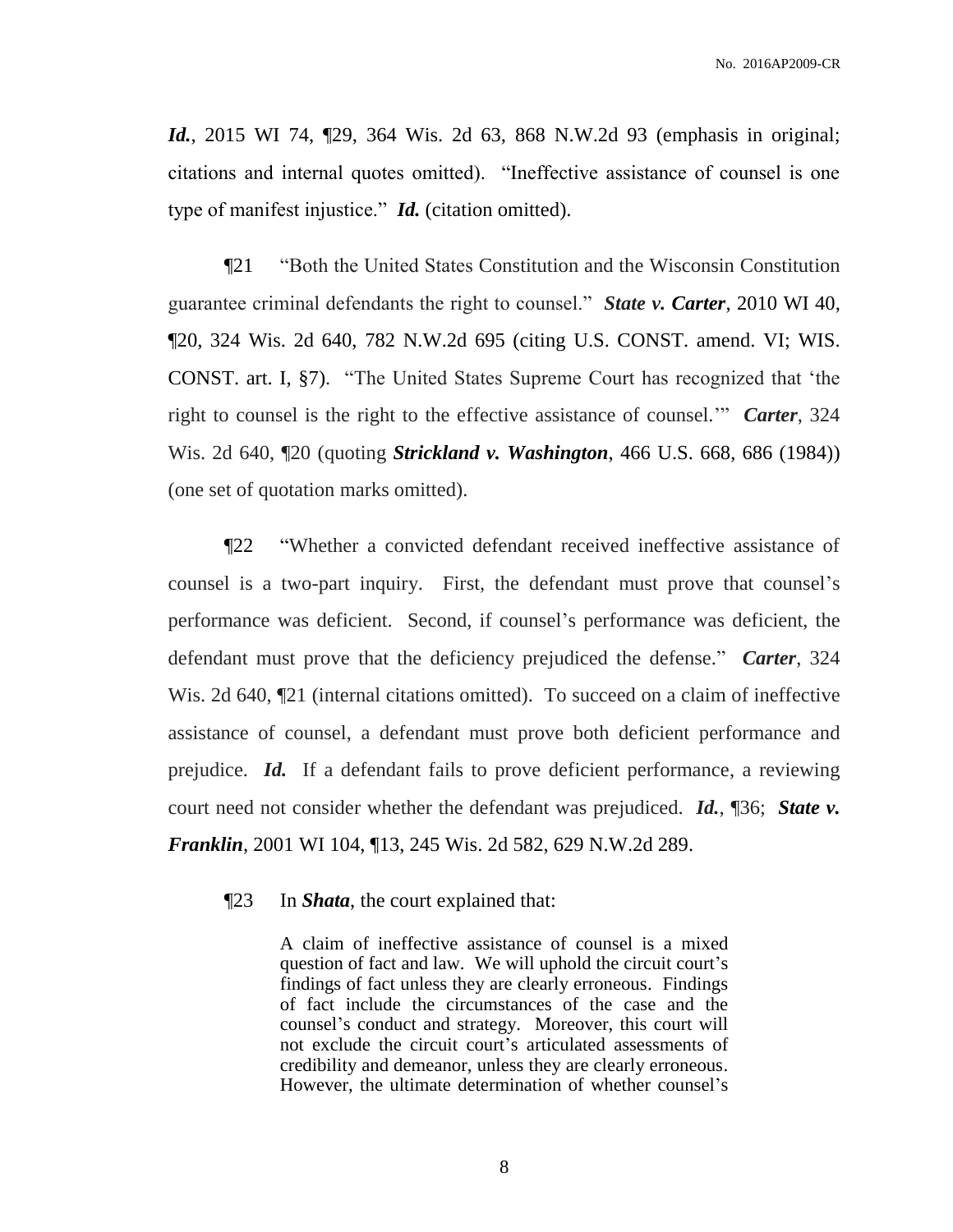assistance was ineffective is a question of law, which we review *de novo*.

Id., 364 Wis. 2d 63, [31] (citations and internal quotes omitted; italics added).

## **B. Postconviction Motion Evidentiary Hearing and Decision.**

¶24 At the postconviction hearing, trial counsel testified that he and Orr discussed the fact that he had 352 days of sentence credit. Trial counsel explained why he submitted the sentence credit in this case:

> The reason that I submitted the form for 352 days was that, at the time he also had a pending revocation. That revocation hearing was set for, I believe, the month after the jury trial date, and he had not yet been revoked. Therefore, the credit that was applied for and granted by the [c]ourt would go towards this case *in the event that*  [*Orr*] *was not revoked.*

> *He was made aware that if he were to be revoked … I* made it clear ... that he would not be given  $du[a]$ *l* credit. *He would not receive credit for the 352 days both for the pending case and for the revocation. He would receive the 352 days credit towards one of them.*

> At the time he had not yet been revoked. Therefore, we applied for the 352 days credit towards this case in the event that [Orr] would not have been revoked, those 352 days would apply to this case.

(Emphasis added). Trial counsel also stated that he did not tell Orr that Orr had a choice of which case the credit would be applied. He specifically told Orr that the sentence credit would be applied to this case, "[*u*]*nless he was revoked*." (Emphasis added).

¶25 In response to the State's question, "[s]o it's your testimony that you absolutely told [Orr] he had a revocation pending and that, depending upon outcome of that revocation, he would either receive credit on this case or on that case?," trial counsel answered, "[y]es." Trial counsel also testified that Orr was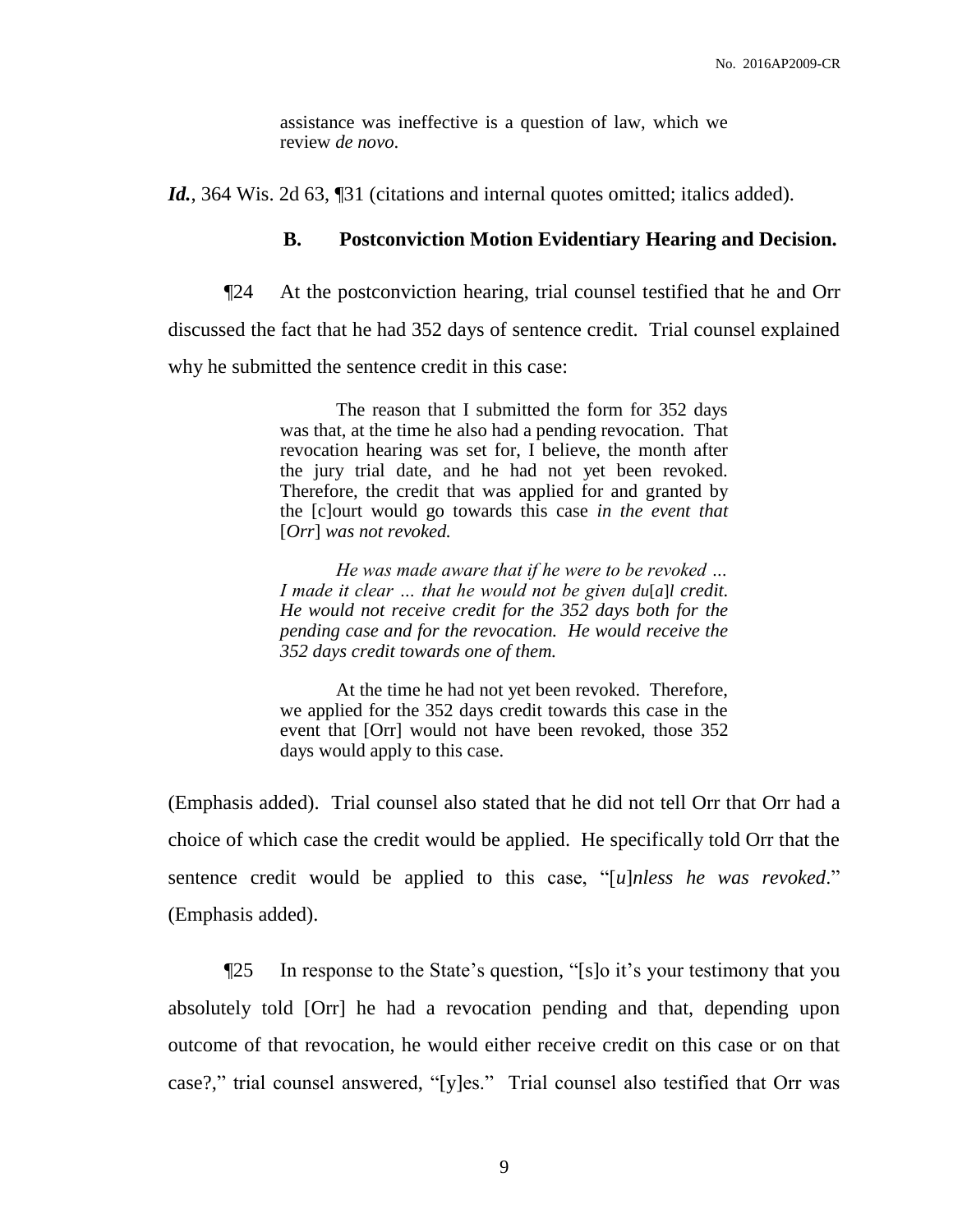not adamant about receiving the sentence credit in this case although Orr "was adamant about getting his 352 days credit, which he still has received."

¶26 In response to postconviction counsel's question, trial counsel explained that the sentence credit had no effect on Orr's decision to enter pleas:

> *But the reason why* [*Orr*] *decided to change his plea was because of* [*sixty-three*] *potential counts against him, not because of the sentence credit.*

> In the motion filed, it states that one of his main reasons for changing his plea was because he had the credit. That is incorrect. That is never one of the reasons he mentioned as far as changing his plea. In the sentence transcript, he tells [the trial court] that his main reason for changing his plea was that he did not want his daughters to testify at trial.

> Then in my discussions with him … we began a trial … He wanted to proceed to trial; we did. We selected a jury, we had opening statements. At that time he still had one day less of credit time, 351 days. That in no way altered his opinion about changing his plea and going to trial.

> *What altered his opinion and had him enter the plea was that the witnesses showed up in court, that they said that he had been calling them on a regular basis for the past week.* [*The State*] *approached me on that second day of trial and notified me of these calls and stated that* [*the State*] *would investigate them and would, at least on that date, add* [*ten counts*] *if we were to remain in trial posture.*

(Emphasis added). Trial counsel emphasized that the reason Orr changed his mind and decided to enter his pleas was because of the sixty-three potential counts against him and "because he didn't want his daughters to testify." Moreover, trial counsel stated that "[i]n the motion, [Orr's] main reason was the credit. *I think that's* [*Orr*] *trying to talk his way out of something again*. The reason he told me, and I think it's very clear, is that he didn't want to face, potentially, [sixty-three] more counts. That's the main reason." (Emphasis added).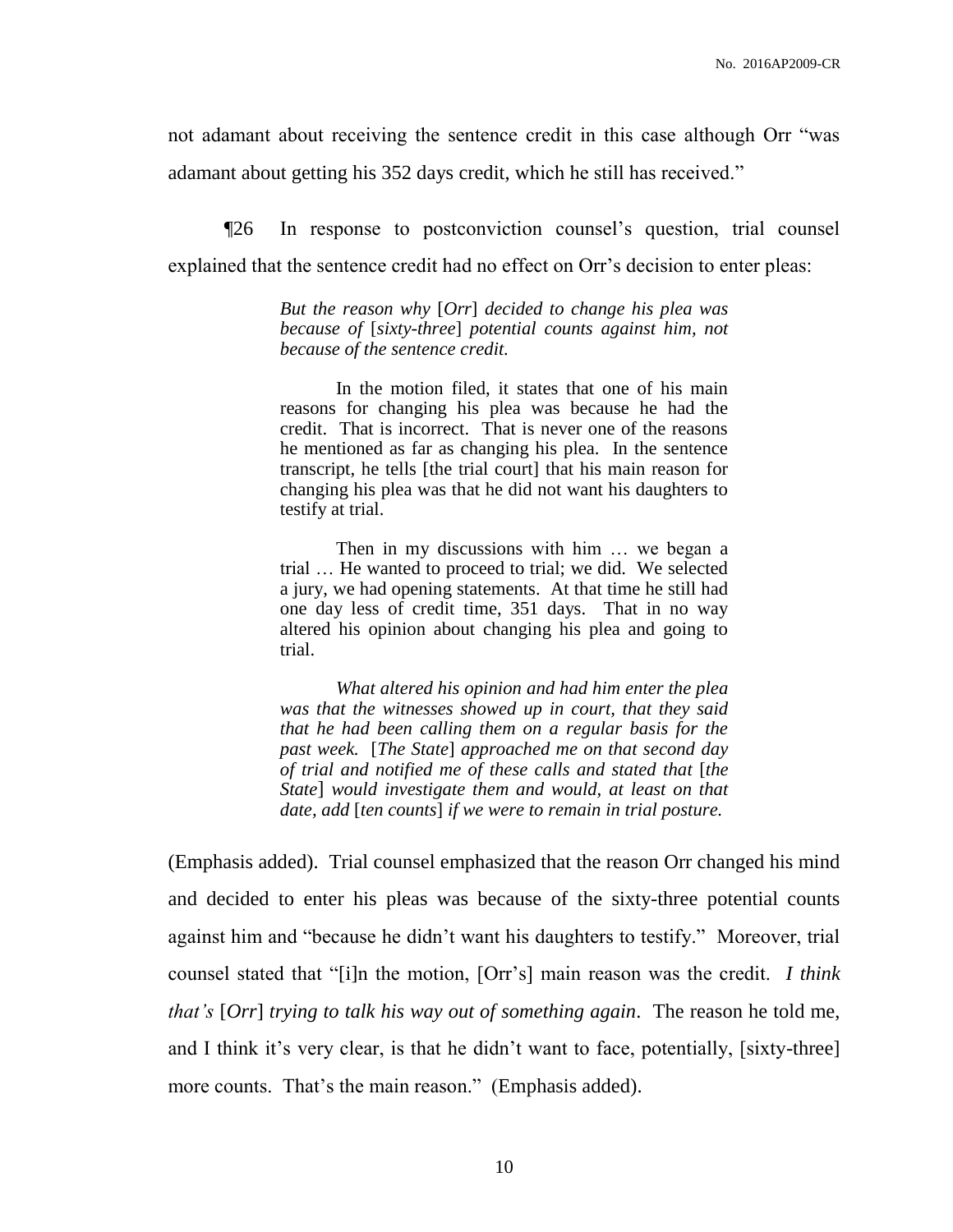¶27 Orr also testified at the postconviction hearing. Orr stated that trial counsel told him that he would get his sentence credit in this case. He explained that there was no reason to discuss the sentence credit only applying in this case, if he was not revoked, because trial counsel had already told him that if he was convicted in this case he would be revoked in the revocation cases. Orr testified:

> I was adamant about going to trial, because any conviction would have ultimately resulted in my revocation … I knew and [trial counsel] knew that a judgment of conviction was going to result in my revocation … So I did ultimately take the plea, thinking that I was going to receive my sentence credit on this case.

¶28 On cross-examination, Orr admitted that his primary reason for entering his pleas was that he did not want to put his children through the process of a trial, but added, "not my only reason." Although Orr admitted that he never told the trial court that a big reason for entering his pleas was that he would get the sentence credit applied to this case, he stated he did not need to tell the trial court because trial counsel had told him that he would get the sentence credit in this case.

¶29 Orr also stated that he was aware that the State would proceed with additional charges if he proceeded to trial, but he denied that he was told there were sixty-three phone calls involved. However, when the State read from the transcript from the day the pleas were entered, Orr admitted knowing that there were sixty-three calls.

¶30 After trial counsel and Orr had testified, the postconviction court denied Orr's postconviction motion in an oral decision. The postconviction court stated that it found that trial counsel's testimony was very credible. It found that trial counsel told Orr that he was likely going to be revoked and with respect to the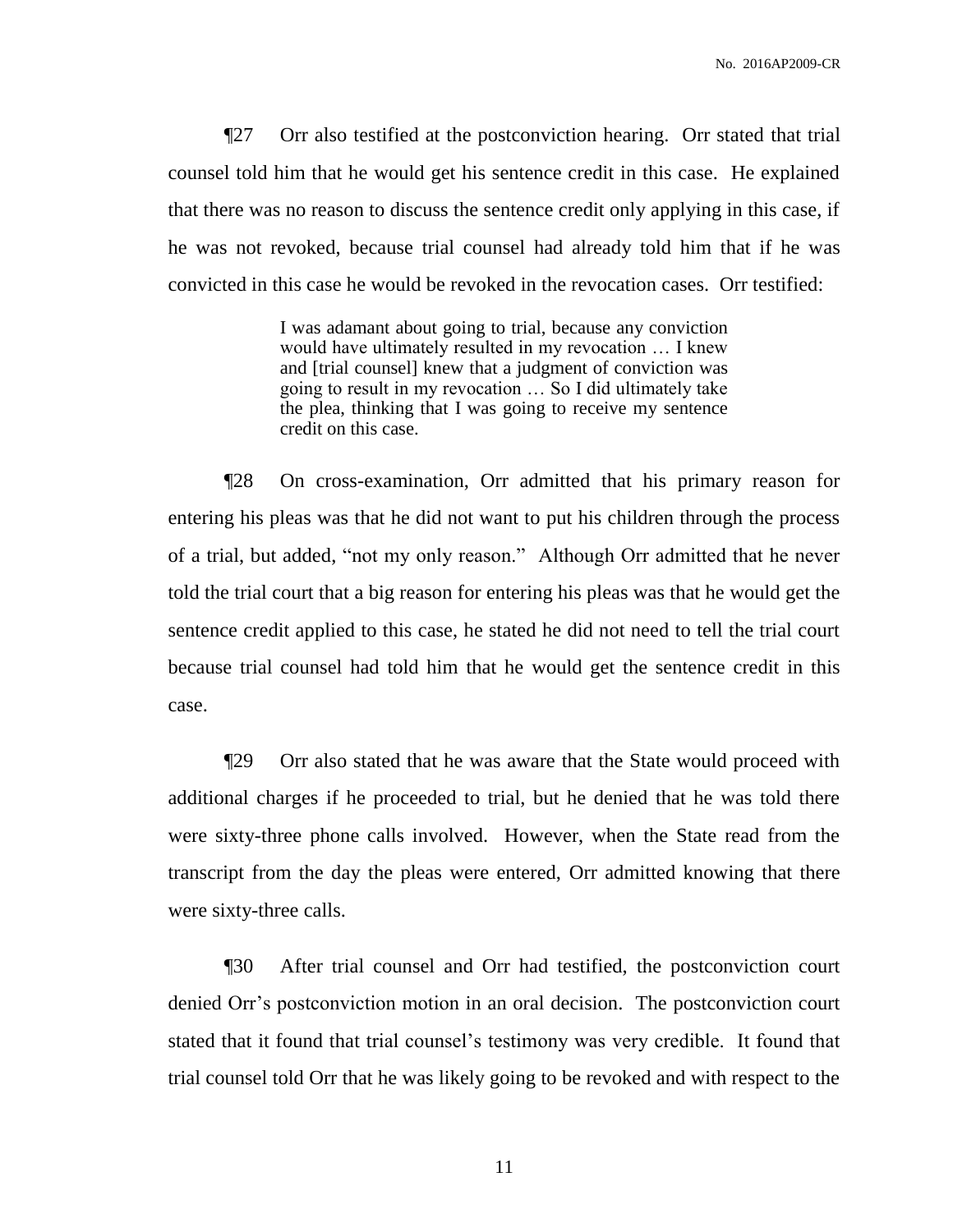sentence credit that trial counsel told Orr, "and if you are, [the sentence credit is] going to go to the other case." The postconviction court went on to find:

> And [trial counsel] states that he made clear you were not getting du[a]l credit. You are getting credit on either the revocation or you are getting credit on this case that you plead guilty to. He told you there's no choice in regard to this … Credit will only count—credit will only count if these [sentences] are concurrent.

¶31 The postconviction court found that Orr's testimony that he was adamant about going to trial was credible. However, it found that Orr's testimony about the sentence credit was not credible: "But the part I don't find credible, under the totality of the circumstances, is your testimony that you were not aware, that you were not going to get the credit for 352 days." Additionally, the postconviction court noted that once the information regarding the sixty-three phone calls was discovered Orr had "serious exposure problems." The postconviction court stated that even if the State only issued ten misdemeanor intimidation of a witness charges that Orr would be facing ninety more months. The postconviction court found that it only made sense for Orr to take the plea deal that was being offered.

¶32 Lastly, the postconviction court found that the trial court was aware when it imposed the sentences, that by making them consecutive, Orr would not get credit on both this case and the revocation cases. Orr would only get sentence credit in this case, if the trial court made the sentences in this case concurrent with the revocation cases.

## **C. Trial Counsel Was Not Ineffective Because Trial Counsel Provided Orr Correct Information.**

¶33 While asserting that he should have been allowed to withdraw his guilty plea because trial counsel provided inaccurate information, Orr correctly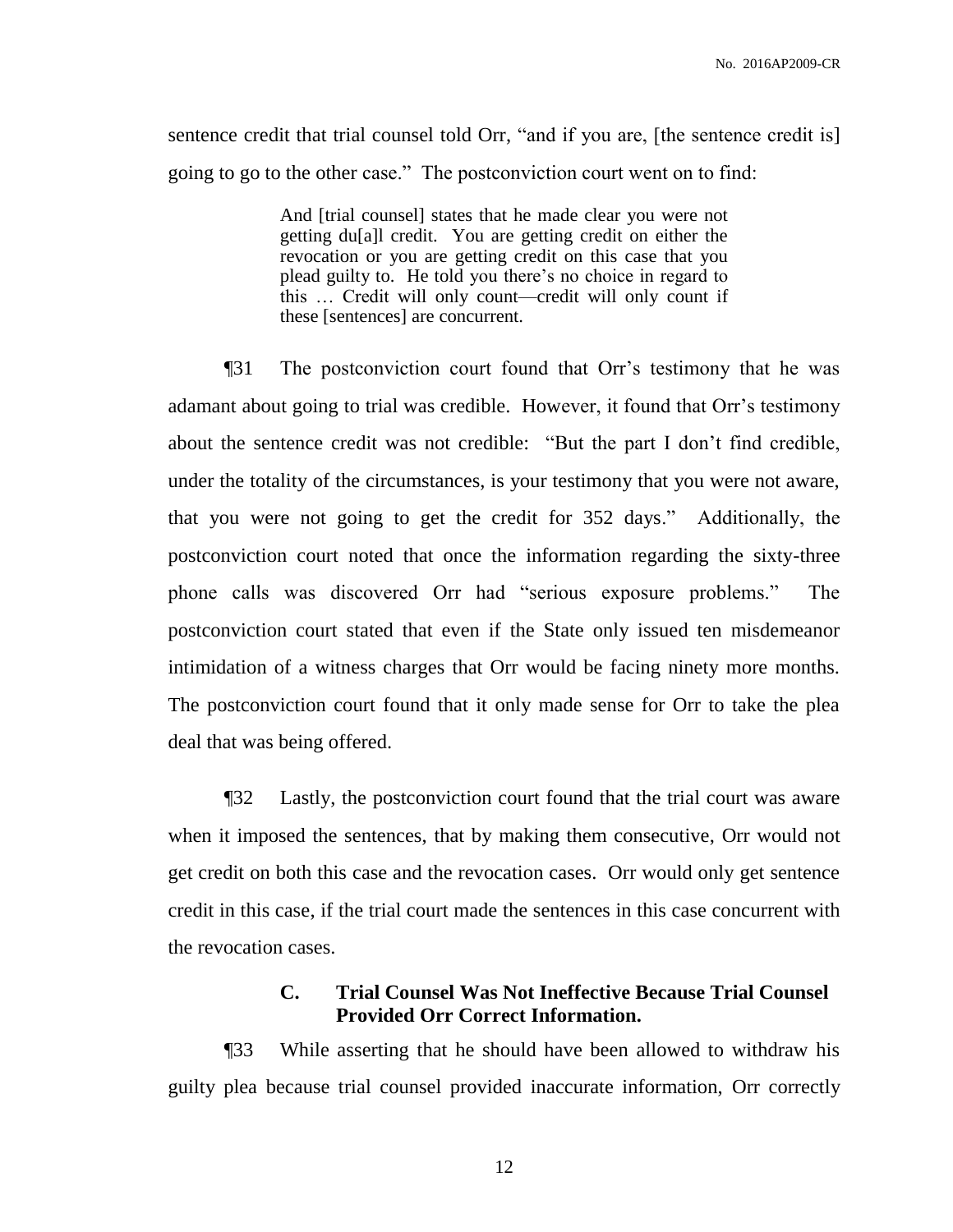states that the postconviction court was presented with diametrically opposed versions of whether trial counsel fully explained the issue of sentence credit to Orr and whether Orr understood the issue. However, the postconviction court heard the testimony of both trial counsel and Orr. The postconviction court made credibility determinations and specifically found that trial counsel's testimony was very credible and Orr's testimony about sentence credit in this case was not credible. It found that trial counsel had informed Orr that he was likely going to be revoked and that if he was revoked, the sentence credit would go to the revocation cases. This finding is supported by trial counsel's unequivocal testimony that because of the pending revocation proceedings were not resolved, he submitted the sentence credit form for 352 days "*in the event that* [*Orr*] *was not revoked*" and that he informed Orr that "if he were to be revoked … *he would* not be given du[a]l credit. He would not receive credit for the 352 days both for *the pending case and for the revocation.*" (Emphasis added). Trial counsel specifically told Orr that the sentence credit would be applied to this case "*unless he was revoked.*" (Emphasis added).

¶34 Although Orr acknowledges that this court will uphold the postconviction court's findings of fact so long as they are not clearly erroneous and that credibility determinations are within the exclusive province of the trier of fact, he argues that the postconviction court's findings are against the great weight and clear preponderance of the evidence. However, Orr merely quotes his testimony that he took the plea believing that he was going to receive the sentence credit in this case. Other than simply quoting this conclusory statement, Orr does not develop the argument as to why the postconviction court's credibility determination regarding this portion of his testimony is clearly erroneous. *See Shata*, 364 Wis. 2d 63, [31. Orr has done no more than to state the proposition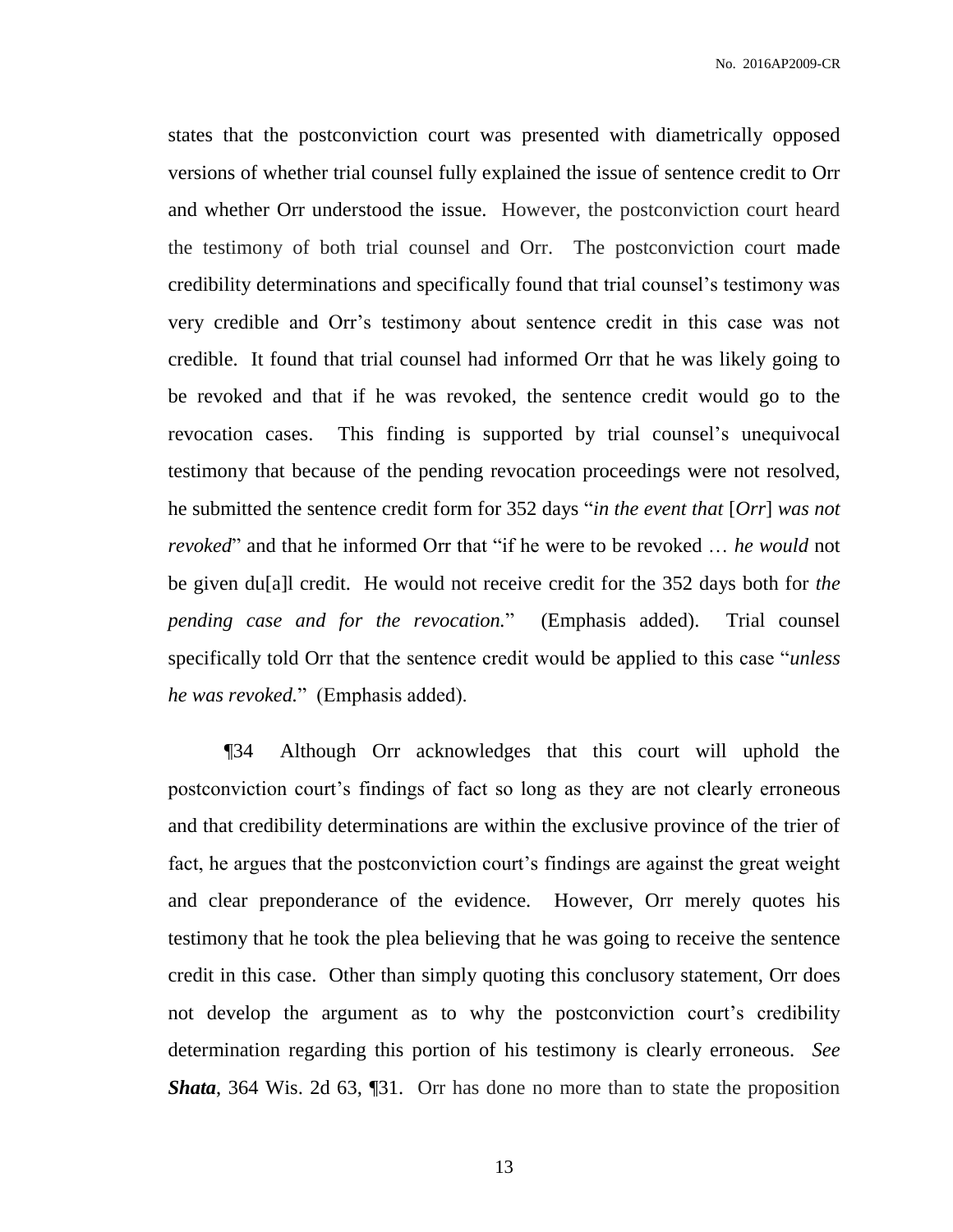without any elaboration. He has not developed or presented an argument telling us why we should overturn the trial court's specific credibility determination as to this portion of Orr's testimony. We need not address undeveloped arguments. *See State v. Pettit*, 171 Wis. [2d 627, 646-47, 492 N.W.2d 633 \(Ct.](https://1.next.westlaw.com/Link/Document/FullText?findType=Y&serNum=1992209867&pubNum=595&originatingDoc=I392b9f9861b211e381b8b0e9e015e69e&refType=RP&originationContext=document&transitionType=DocumentItem&contextData=(sc.Search)) App. 1992).

¶35 The postconviction court's findings are not contrary to the great weight and clear preponderance of the evidence. Therefore, we uphold the postconviction court's findings that Orr knew at the time of his plea and sentencing that he would only get credit in this case if the trial court made the sentences in this case concurrent with the sentences in the revocation cases. Trial counsel gave Orr correct information about the sentence credit and was, therefore, not ineffective. Consequently, we conclude that Orr has failed to prove manifest injustice by clear and convincing evidence.

## **II. The Amount of Sentence Credit Applied to the Revocation Cases is not a New Factor.**

¶36 Deciding a motion for sentence modification based on a new factor involves a two-step inquiry. *State v. Harbor*, 2011 [WI 28, ¶36, 333 Wis.](https://1.next.westlaw.com/Link/Document/FullText?findType=Y&serNum=2025377404&pubNum=0000595&originatingDoc=I589794bb382211e4b4bafa136b480ad2&refType=RP&originationContext=document&transitionType=DocumentItem&contextData=(sc.Search)) 2d 53, [797 N.W.2d 828.](https://1.next.westlaw.com/Link/Document/FullText?findType=Y&serNum=2025377404&pubNum=0000595&originatingDoc=I589794bb382211e4b4bafa136b480ad2&refType=RP&originationContext=document&transitionType=DocumentItem&contextData=(sc.Search)) First, a defendant must demonstrate by clear and convincing evidence the existence of a new factor. *Id.* Whether a new factor exists is a question of law subject to *de novo* review. *See id.* A new factor is "a fact or set of facts highly relevant to the imposition of sentence, but not known to the trial [court] at the time of original sentencing, either because it was not then in existence or because, even though it was then in existence, it was unknowingly overlooked by all of the parties." *Rosado v. State*, 70 Wis. [2d 280, 288, 234](https://1.next.westlaw.com/Link/Document/FullText?findType=Y&serNum=1975119546&pubNum=0000595&originatingDoc=I589794bb382211e4b4bafa136b480ad2&refType=RP&originationContext=document&transitionType=DocumentItem&contextData=(sc.Search))  [N.W.2d 69 \(1975\).](https://1.next.westlaw.com/Link/Document/FullText?findType=Y&serNum=1975119546&pubNum=0000595&originatingDoc=I589794bb382211e4b4bafa136b480ad2&refType=RP&originationContext=document&transitionType=DocumentItem&contextData=(sc.Search)) If the defendant establishes a new factor, the second step requires the court to exercise its discretion to determine whether the new factor justifies modification of the sentence. *Harbor*, [333 Wis.](https://1.next.westlaw.com/Link/Document/FullText?findType=Y&serNum=2025377404&pubNum=0000595&originatingDoc=I589794bb382211e4b4bafa136b480ad2&refType=RP&originationContext=document&transitionType=DocumentItem&contextData=(sc.Search)) 2d 53, ¶37.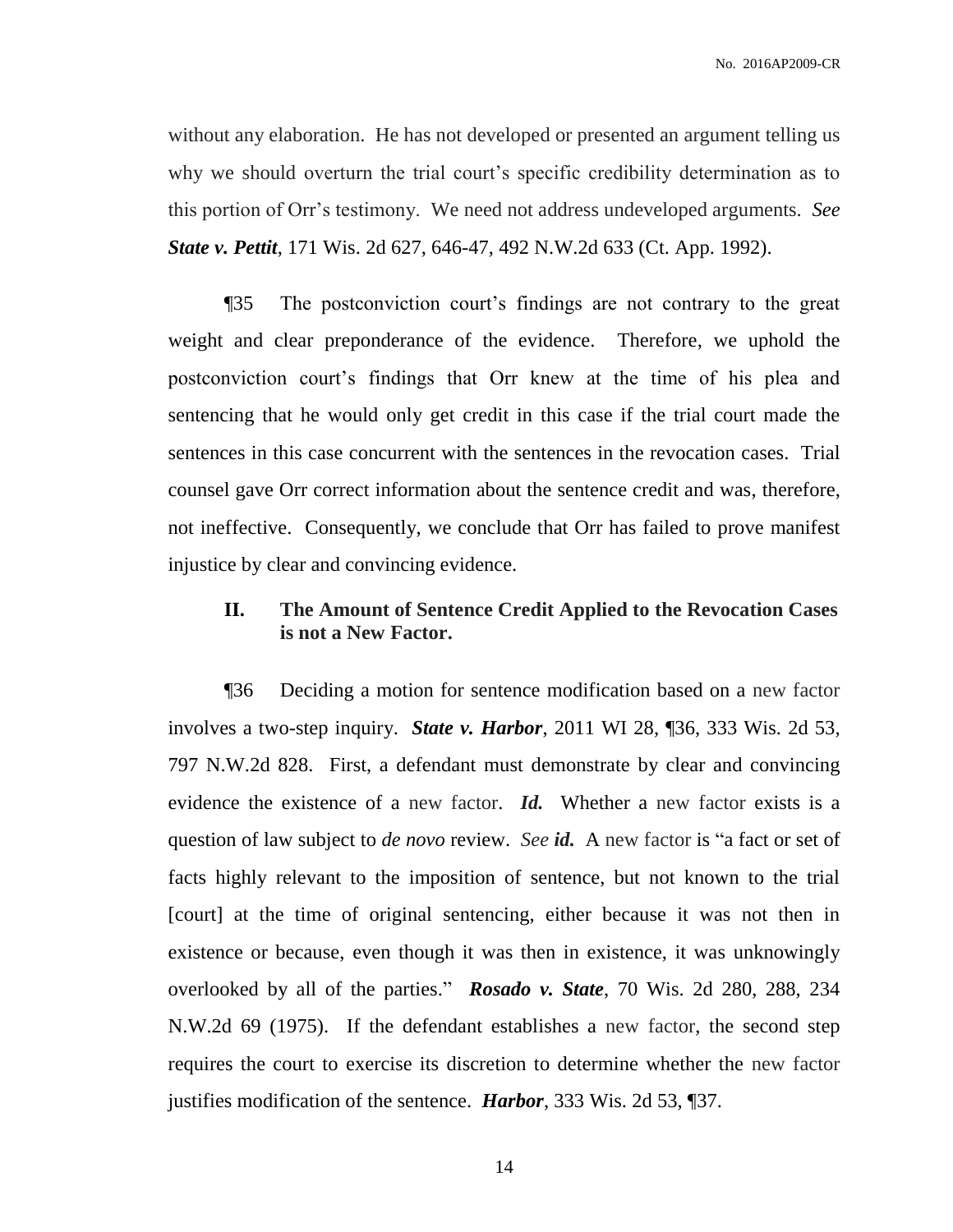¶37 Orr argues that a new factor is the fact that 348 of the 352 days of sentence credit was applied to the revocation cases and not in this case. He argues that the postconviction court's finding that "the 352 days was going to be consecutive and used in either one manner or the other, either on the revocation or on the case[] that [the trial court] sentenced him to; clearly not to both" is not an accurate view of the original sentencing. Orr asserts that the trial court would not have granted him the sentence credit if the trial court believed he was not entitled to it. However, Orr does not argue and could not argue that he is entitled to dual sentence credit in the revocation cases and this case where the sentence in this case is consecutive. *See Boettcher*, 144 Wis. 2d at 87.

¶38 Orr argues that the amount of the sentence credit was highly relevant to the trial court's imposition of sentence and to have that credit "swept away" some months later is a new factor that justifies sentence modification. However, once again, Orr merely relies on this general statement and does not develop the argument. In short, Orr has done no more than to state the proposition without any elaboration. He has not developed or presented an argument telling us why we should accept his conclusory statement. We need not address undeveloped arguments. *See Pettit*, 171 Wis. [2d at 646-47.](https://1.next.westlaw.com/Link/Document/FullText?findType=Y&serNum=1992209867&pubNum=595&originatingDoc=I392b9f9861b211e381b8b0e9e015e69e&refType=RP&originationContext=document&transitionType=DocumentItem&contextData=(sc.Search))

¶39 Moreover, the record reflects that the trial court understood that Orr could not get sentence credit on both the revocation cases and this case unless the sentence in this case was concurrent with the revocation cases. The trial court specifically asked the agent who testified how DOC would treat the sentence credit: "And if I give him credit for this, then it would be separate time?," meaning that if the trial court made the sentences in this case consecutive to the revocation cases the time would be separate, not concurrent. The trial court then asked, "[o]r do they [DOC] run those concurrent over—the revocations?,"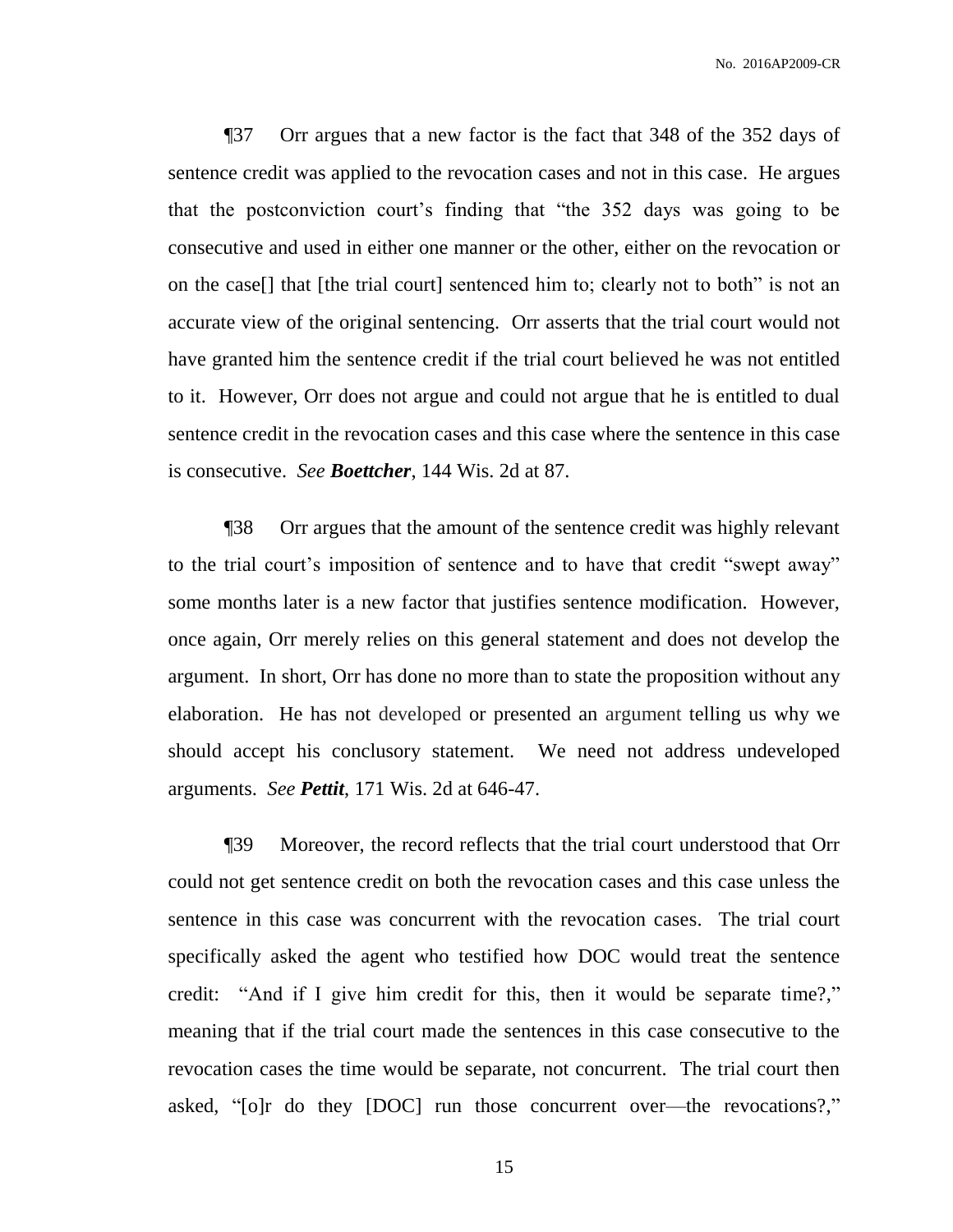meaning that if the sentences are consecutive does DOC still give sentence credit on both this case and the revocation cases. The agent stated, "I think it depends if you say it's concurrent or consecutive." The trial court was trying to determine how DOC would treat the sentence credit if the trial court made the sentences consecutive.

¶40 The postconviction court also rejected Orr's argument that the trial court would not have given Orr the credit if the trial court did not believe he was entitled to it. The postconviction court stated that the trial court "renders the sentence, giving the credit. And of course, giving the credit because nobody knew for absolute certain that [Orr] was going to be revoked." This finding is consistent with trial counsel's testimony that he submitted the sentence credit form to the trial court because Orr had not yet been revoked on the revocation cases.

¶41 This court finds that the trial court knew that Orr could not get dual sentence credit on both the revocation cases and this case when it made Orr's sentence in this case consecutive. Because Orr had not yet been revoked in the revocation cases, the trial court granted him the sentence credit at the time of sentencing in this case. However, when he was revoked and DOC applied the appropriate sentence credit to the revocation cases, the amount of sentence credit granted in this case had to be reduced and the judgment of conviction was properly amended to reflect the appropriate reduction of the sentence credit to four days. Orr received the benefit of the 352 days sentence credit, just not all in this case. Therefore, we conclude that the amount of sentence credit applied to the revocation cases is not a new factor.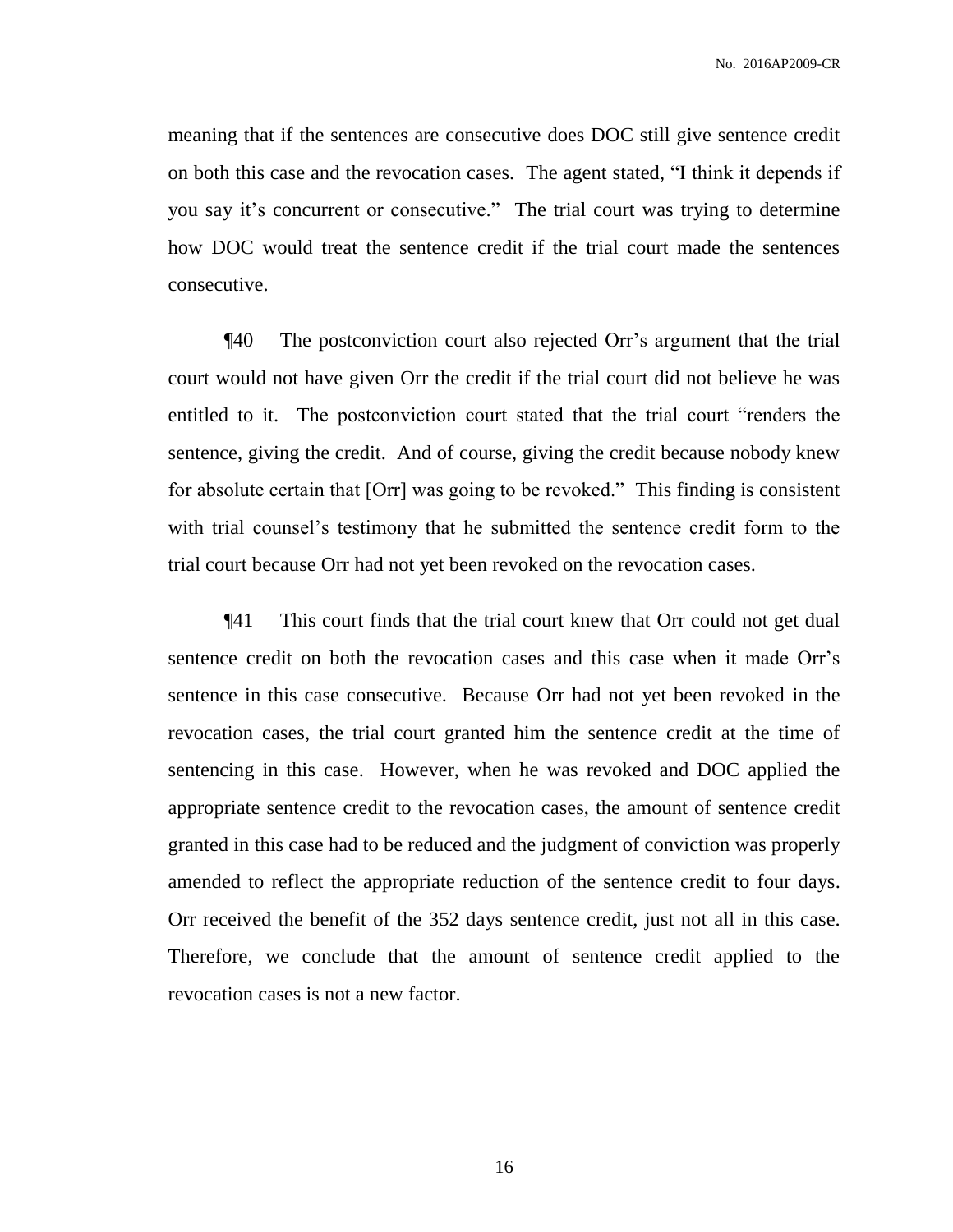## **III. The Trial Court Relied on Accurate Sentence Credit Information.**

¶42 Orr argues that the amount of sentence credit represented to the trial court was clearly significantly in error and violated his due process right to be sentenced upon accurate information, citing *State v. Tiepelman*, 2006 WI 66, ¶31, 291 Wis. 2d 179, 717 N.W.2d 1.

¶43 To prevail on such a claim, a defendant must establish that: (1) there was information before the sentencing court that was inaccurate; and (2) the sentencing court actually relied on the inaccurate information. *Id.* If the defendant satisfies the burden of showing that the sentencing court actually relied on inaccurate information, the burden then shifts to the State to establish that the error was harmless. *Id.* Having considered this constitutional issue *de novo*, we conclude that Orr has not met his burden that the sentence credit information was inaccurate. *See id.*, ¶9.

¶44 As explained above, the trial court was aware that: (1) Orr was entitled to a sentence credit in the amount of 352 days; (2) Orr had a pending revocation in the revocation cases, but a decision on revocation had not yet been made; (3) if Orr's sentence in this case was consecutive to the revocation cases he would only be entitled to the sentence credit in one case; and (4) if Orr was revoked in the revocation cases, the DOC would first apply the sentence credit in those cases. Because Orr had not yet been revoked, the trial court granted the sentence credit in this case at the time of sentencing. The trial court did not sentence Orr based on inaccurate information.